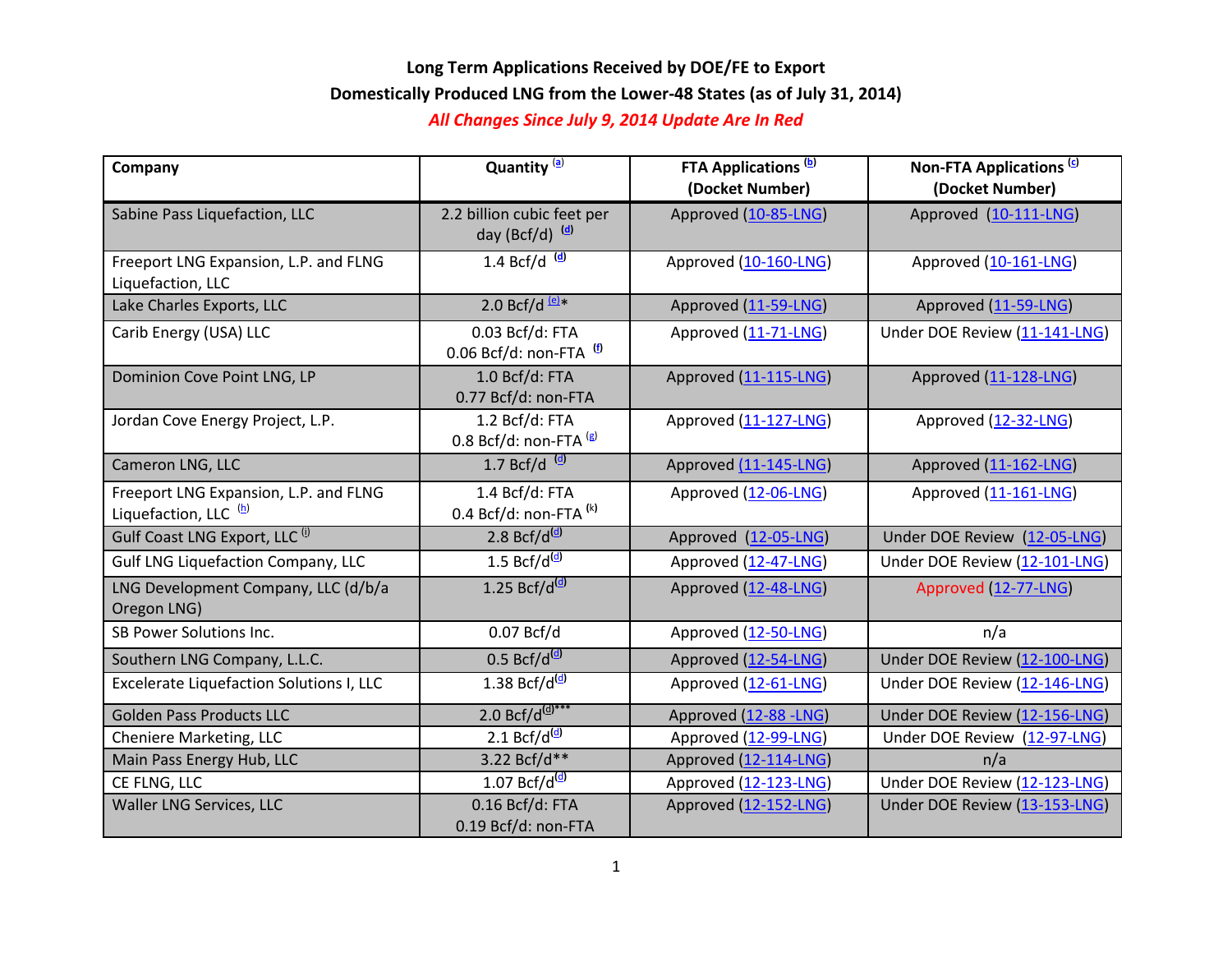# **Long Term Applications Received by DOE/FE to Export Domestically Produced LNG from the Lower-48 States (as of July 31, 2014)**

#### *All Changes Since July 9, 2014 Update Are In Red*

| Company                                   | Quantity <sup>(a)</sup>                                          | <b>FTA Applications</b> <sup>(b)</sup><br>(Docket Number) | Non-FTA Applications <sup>(c)</sup><br>(Docket Number) |
|-------------------------------------------|------------------------------------------------------------------|-----------------------------------------------------------|--------------------------------------------------------|
| Pangea LNG (North America) Holdings, LLC  | $1.09$ Bcf/d <sup>(d)</sup>                                      | Approved (12-174-LNG)                                     | Under DOE Review (12-184-LNG)                          |
| Magnolia LNG, LLC                         | $0.54 Bcf/d^{(j)}$                                               | Approved (12-183-LNG)                                     | n/a                                                    |
| Trunkline LNG Export, LLC                 | $2.0 Bcf/d*$                                                     | Approved (13-04-LNG)                                      | Under DOE Review (13-04-LNG)                           |
| Gasfin Development USA, LLC               | $0.2$ Bcf/d <sup>(d)</sup>                                       | Approved (13-06-LNG)                                      | Under DOE Review (13-161-LNG)                          |
| Freeport-McMoRan Energy LLC               | 3.22 Bcf/d**                                                     | Approved (13-26-LNG)                                      | Under DOE Review (13-26-LNG)                           |
| Sabine Pass Liquefaction, LLC             | $0.28$ Bcf/d <sup>(d)</sup>                                      | Approved (13-30-LNG)                                      | Under DOE Review (13-30-LNG)                           |
| Sabine Pass Liquefaction, LLC             | $0.24$ Bcf/d <sup>(d)</sup>                                      | Approved (13-42-LNG)                                      | Under DOE Review (13-42-LNG)                           |
| Venture Global LNG, LLC                   | $0.67$ Bcf/d <sup>(d)</sup>                                      | Approved (13-69-LNG)                                      | Under DOE Review (13-69-LNG)                           |
| Advanced Energy Solutions, L.L.C.         | 0.02 Bcf/d                                                       | Approved (13-104-LNG)                                     | n/a                                                    |
| Argent Marine Management, Inc.            | 0.003 Bcf/d                                                      | Approved (13-105-LNG)                                     | n/a                                                    |
| <b>Eos LNG LLC</b>                        | $1.6$ Bcf/d <sup>(d)</sup>                                       | Approved (13-115-LNG)                                     | Under DOE Review (13-116-LNG)                          |
| <b>Barca LNG LLC</b>                      | 1.6 Bcf/d $(d)$                                                  | Approved (13-117-LNG)                                     | Under DOE Review (13-118-LNG)                          |
| Sabine Pass Liquefaction, LLC             | $0.86$ Bcf/d <sup>(d)</sup>                                      | Approved (13-121-LNG)                                     | Under DOE Review (13-121-LNG)                          |
| Delfin LNG LLC                            | $1.8$ Bcf/d <sup>(d)</sup>                                       | Approved (13-129-LNG)                                     | Under DOE Review (13-147-LNG)                          |
| Magnolia LNG, LLC                         | $0.54$ Bcf/d: FTA $^{(j)}$<br>1.08 Bcf/d: Non-FTA <sup>(j)</sup> | Approved (13-131-LNG)                                     | Under DOE Review (13-132-LNG)                          |
| Annova LNG LLC                            | 0.94 Bcf/d                                                       | Approved (13-140-LNG)                                     | n/a                                                    |
| <b>Texas LNG LLC</b>                      | $0.27$ Bcf/d <sup>(d)</sup>                                      | Approved (13-160-LNG)                                     | Under DOE Review (13-160-LNG)                          |
| Louisiana LNG Energy LLC                  | $0.28$ Bcf/d                                                     | Pending Approval (14-19-LNG)                              | Under DOE Review (14-29-LNG)                           |
| <b>Alturas LLC</b>                        | 0.2 Bcf/d                                                        | Pending Approval (14-55-LNG)                              | n/a                                                    |
| Strom Inc.                                | $0.02$ Bcf/d <sup>(d)</sup>                                      | Pending Approval (14-56-LNG)                              | n/a                                                    |
| Strom Inc.                                | $0.02$ Bcf/d <sup>(d)</sup>                                      | n/a                                                       | Under DOE Review (14-57-LNG)                           |
| Strom Inc.                                | $0.02$ Bcf/d <sup>(d)</sup>                                      | n/a                                                       | Under DOE Review (14-58-LNG)                           |
| <b>SCT&amp;E LNG, LLC</b>                 | 1.6 Bcf/ $\overline{d^{***}}$                                    | Pending Approval (14-89-LNG)                              | n/a                                                    |
| Venture Global LNG, LLC                   | $0.67$ Bcf/d <sup>(d)</sup>                                      | Pending Approval (14-88-LNG)                              | Under DOE Review (14-88-LNG)                           |
| <b>Total of all Applications Received</b> |                                                                  | 40.40 Bcf/d(*)(**)                                        | 36.02 Bcf/d (*)(**)                                    |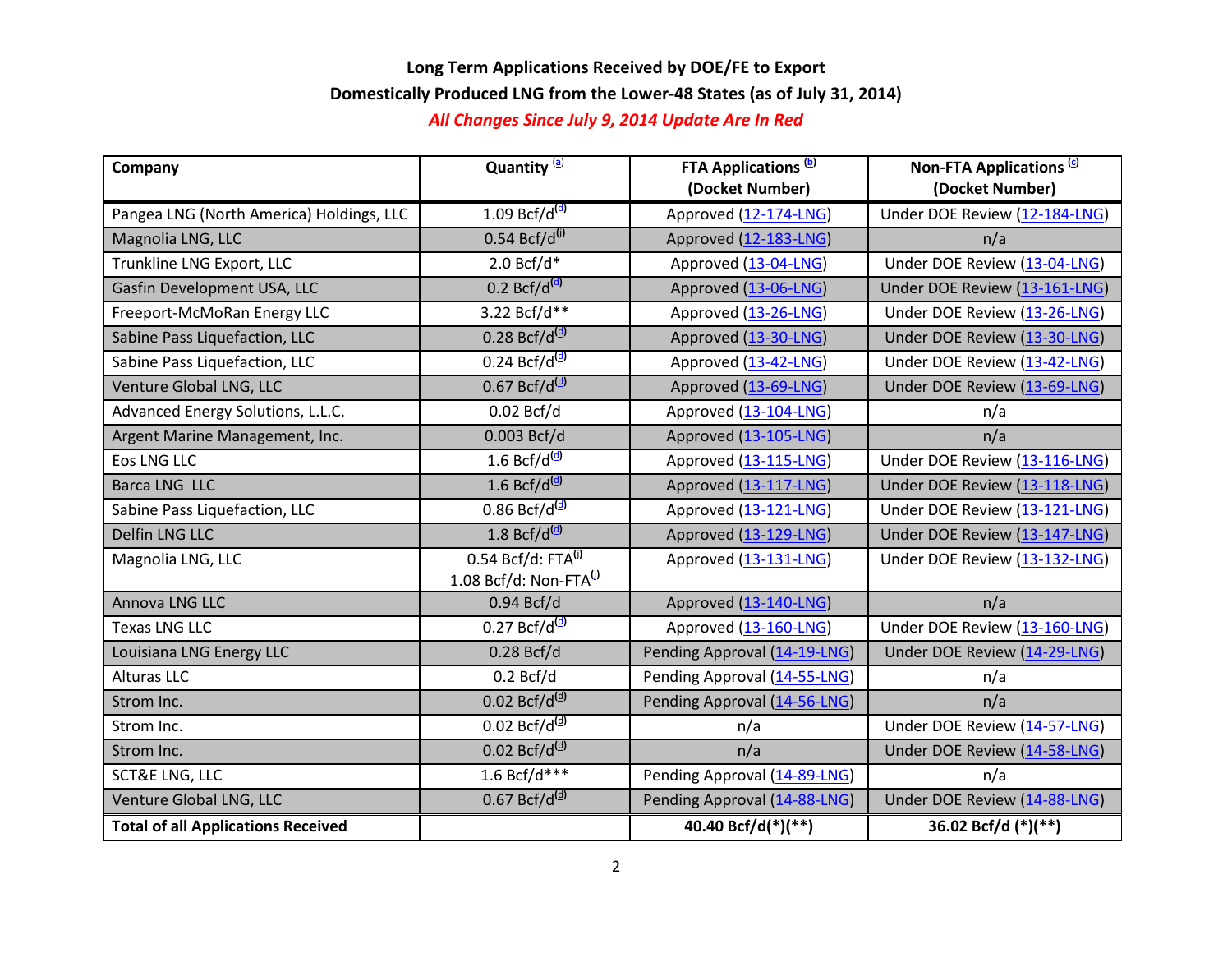# **Long Term Applications Received by DOE/FE to Export Domestically Produced LNG from the Lower-48 States (as of July 31, 2014)** *All Changes Since July 9, 2014 Update Are In Red*

\* Lake Charles Exports, LLC (LCE) and Trunkline LNG Export, LLC (TLNG), the owner of the Lake Charles Terminal, have both filed an application to export up to 2.0 Bcf/d of LNG from the Lake Charles Terminal. The total quantity of combined exports requested between LCE and TLNG does not exceed 2.0 Bcf/d (i.e., both requests are not additive and only 2 Bcf/d is included in the bottom-line total of applications received).

\*\* Main Pass Energy Hub, LLC (MPEH) and Freeport McMoRan Energy LLC (FME), have both filed an application to export up to 3.22 Bcf/d of LNG from the Main Pass Energy Hub. (The existing Main Pass Energy Hub structures are owned by FME). The total quantity of combined FTA exports requested between MPEH and FME does not exceed 3.22 Bcf/d (i.e., both requests are not additive and only 3.22 Bcf/d is included in the bottom-line total of FTA applications received). FME's application includes exports of 3.22 Bcf/d to non-FTA countries and is included in the bottom line total of non-FTA applications received, while MPEH has not submitted an application to export LNG to non-FTA countries.

\*\*\* On July 9, 2014, the volume for Golden Pass Products LLC was changed to 2.0 Bcf/d to reflect the average daily amount, instead of the 2.6 Bcf/d peak daily amount included in the application. Also the FTA volume for SCT&E LNG, LLC was changed to 1.6 Bcf/d to reflect a new application and withdrawal of the previous application to export 0.6 Bcf/d.

- **(a)** Actual applications were in the equivalent annual quantities.
- <span id="page-2-0"></span>**(b)** FTA – Applications to export to free trade agreement (FTA) countries. The Natural Gas Act, as amended, has deemed FTA exports to be in the public interest and applications shall be authorized without modification or delay.
- <span id="page-2-1"></span>**(c)** Non-FTA applications require DOE to post a notice of application in the Federal Register for comments, protests and motions to intervene, and to evaluate the application to make a public interest consistency determination.
- <span id="page-2-2"></span>**(d)** Requested approval of this quantity in both the FTA and non-FTA export applications. Total facility is limited to this quantity (i.e., FTA and non-FTA volumes are not additive at a facility).
- **(e)** Lake Charles Exports, LLC submitted one application seeking separate authorizations to export LNG to FTA countries and another authorization to export to Non-FTA countries. The proposed facility has a capacity of 2.0 Bcf/d, which is the volume requested in both the FTA and Non-FTA authorizations.
- <span id="page-2-3"></span>**(f)** Carib Energy (USA) LLC requested authority to export the equivalent of 11.53 Bcf per year of natural gas to FTA countries and 3.44 Bcf per year to non-FTA countries. Carib's requested amendment to its application on 12/12/2012, included a revised volume equivalent to 0.06 Bcf/d from 0.01 Bcf/d of natural gas.